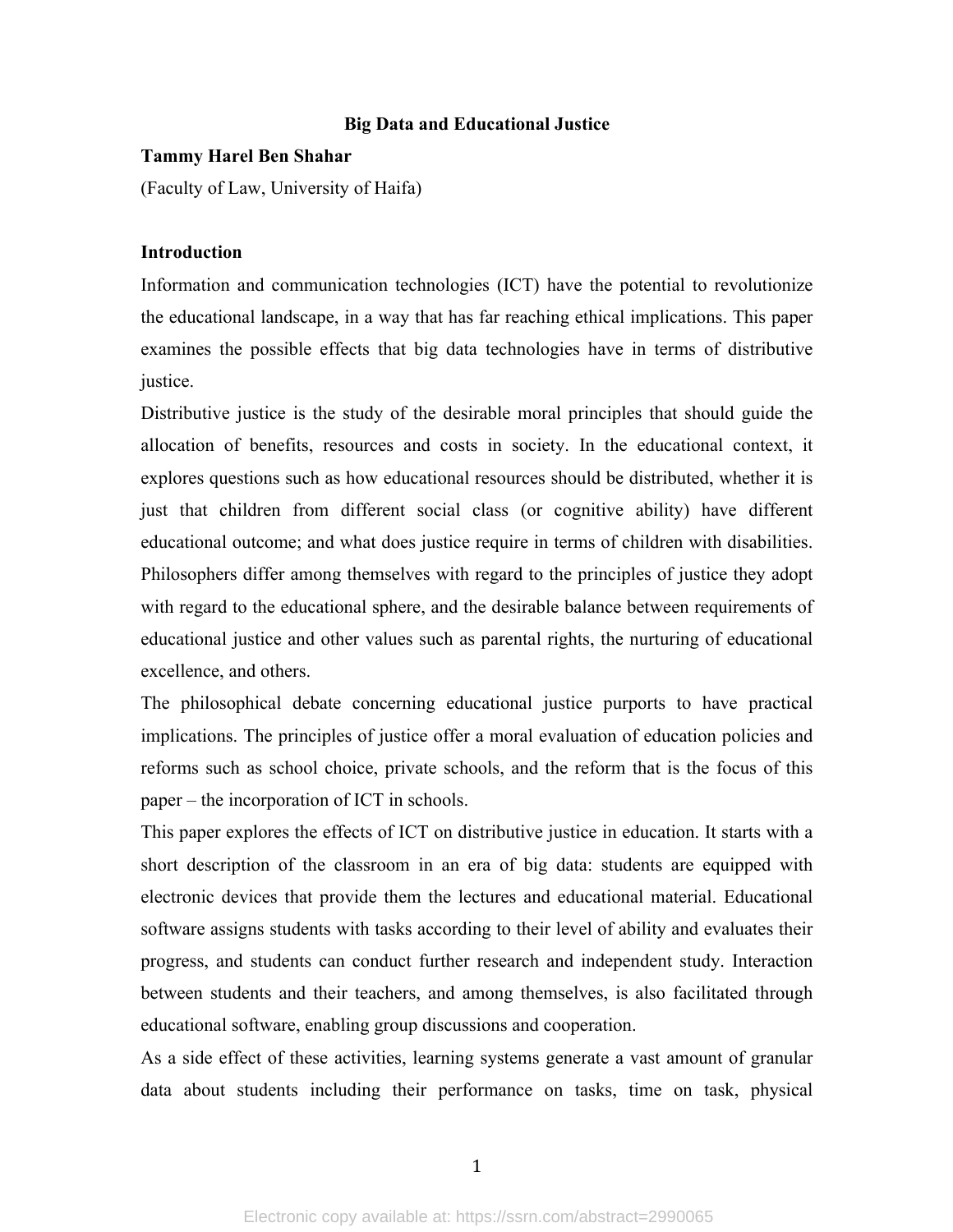indicators, queries on search engines and content of communications in groupdiscussions and emails. Data mining technology analyzes the data and informs decisionmaking at all levels: the specific student, the class, the school, and at policy level.

After setting the stage, I move on to examine four issues that are affected by ICT and are central to discussions of distributive justice.

The first concerns scarcity of resources. ICT, I argue, decreases scarcity in teachers and their time, because many of teachers' most time consuming tasks are now performed electronically. However, the problem of scarcity of resources is not resolved by technology, rather, ICT merely shifts the problem from the distribution of quality teachers to the distribution of computers, software or technical support.

The second issue likely to be affected by the technological revolution, and specifically by the use of big data in educational decision-making, involves the positional nature of K-12 education. Education's instrumental value, as a means to securing rewards such as access to higher education or the job market depends, largely, on the students' relative position compared to other students. When a candidate is seeking a job or a spot at a prestigious university, what matters is not the objective quality of her education but rather whether the other candidates' educational credentials are superior to hers. Education's positional nature has import for the requirements of justice suitable for education. More specifically, it grounds a requirement for educational equality. Basing assignment and hiring decisions on big data decreases the positional dimension of education because it takes into consideration a wide array of other attributes rather than just formal educational credentials. As a result, the requirement for educational equality may lose some of its justificatory thrust.

The third issue I address involves peer effects, namely the influence that the level of ability of one's peers has on educational achievement. The peer effect is central to the discussion of educational justice, adding requirements such as integration to the more traditional discussion of resources that dominates distributive justice in other domains. Interaction between teachers and students, and students among themselves will undergo major change with the adoption of ICT in education. On the one hand, it is much easier to accommodate students with different abilities in one classroom, because students sitting side by side can engage in quite different tasks. At the same time, however, the modes of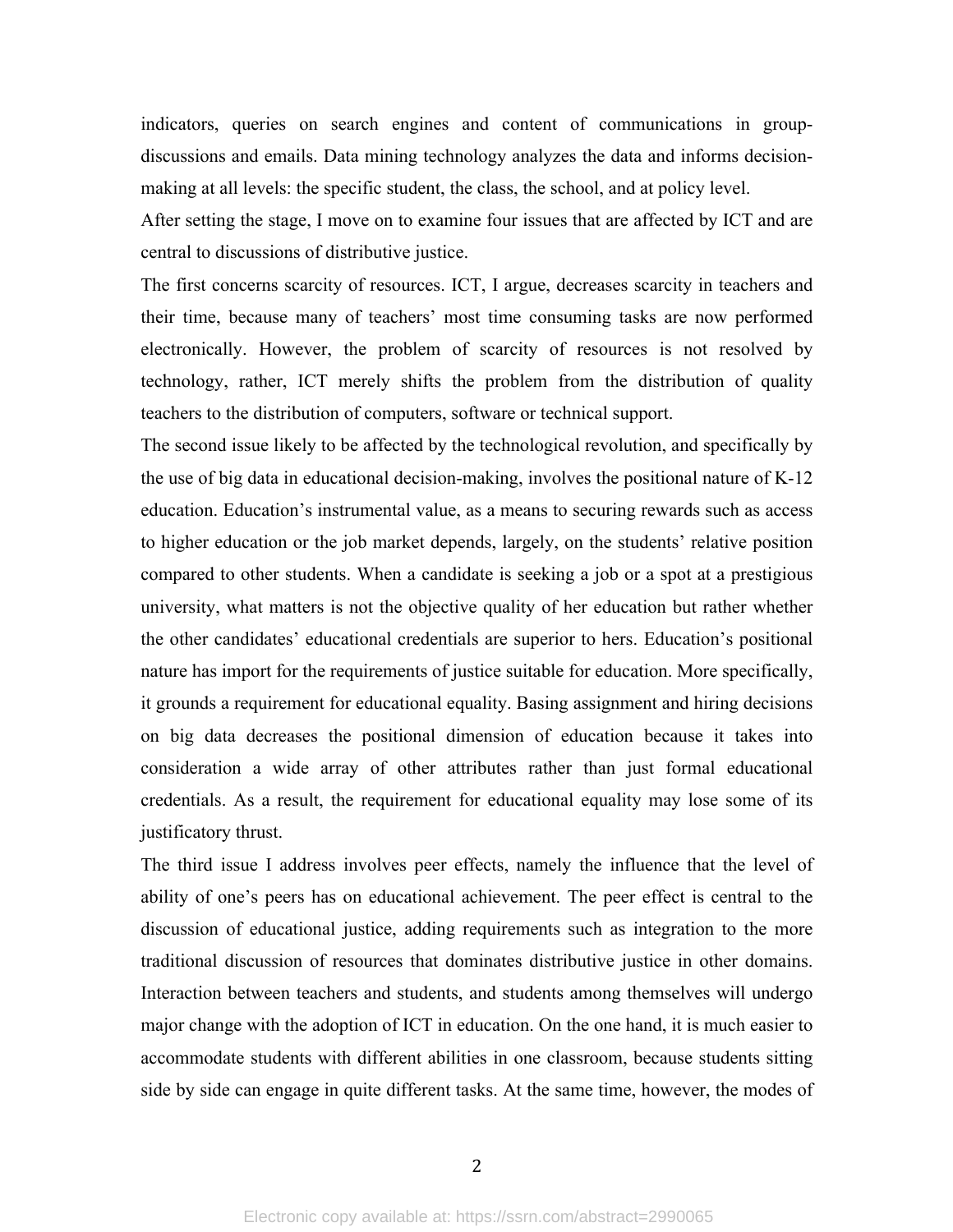interaction between students is arguably less robust than those in the 'traditional classroom', plausibly decreasing the effect that peers have on one another. If the effects are still relevant, they may pertain to online peers rather than other students who are physically present. This may require rethinking some of our assumptions when designing principles of justice in education.

The fourth and final issue I address in the paper concerns biases in educational decisionmaking. Biases and discrimination in educational decision-making are an age-old problem that constantly accompanies educational decision-making. The use of big data for educational decision-making has the potential to decrease biases (because it is, supposedly an objective method that bypasses human decision making which is notoriously biased. However, it also raises some concerns in terms of biases and discrimination. Algorithms rely on previous, human, decisions in order to make their predictions therefore they may reinforce existing biases. Additionally, algorithmic decision-making can create new challenges in this regard, because of the kind of data it has access to and its limitations.

The conclusion of the paper is that alongside other aspects of big data, its effect on educational justice is likely to be significant, and should be taken into consideration when designing its application and discussing its merits.

# **The classroom in the big data era**

Think of our traditional classroom, one like most of us sat in as children. The teacher, stood at the head of the classroom and lectured to the students about a certain subject – history perhaps, or science. Students were required to listen, take notes and answer questions when asked. The teacher assigned tasks and tests, which she then graded. Now think of a classroom in the technological era, already a reality in some schools: each student has her own personal device, equipped with an educational management system. Students access modules assigned by the teacher in which the course material is delivered through audio and visual means – presentations, films, or animation. Since the modules can serve many thousands of students, the investment in creating high quality materials is reasonable, so the best lecturers are cast, using appealing graphics and illustrative examples that relate to students' worlds. Students can watch these modules at their own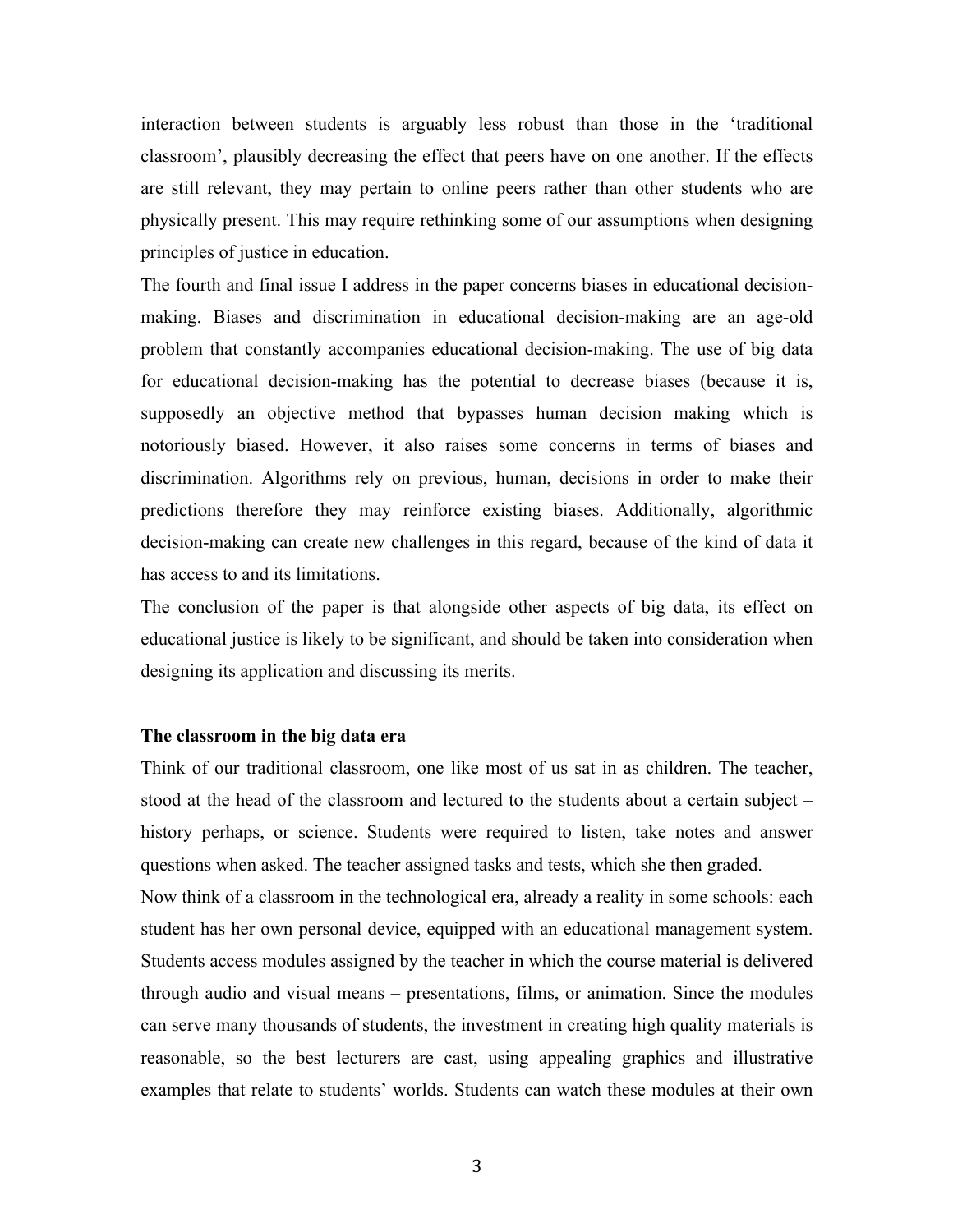pace, in class or at home, as many times as they need, returning to specific parts as necessary. Each module can also have links to additional information for enrichment, or explanations on specific issues that may be harder to understand.

The Ed-tech revolution, however, involves much more than merely watching recorded videos of teachers. Learning management systems (LMS) assign individually tailored tasks to students, according to their pace and level, and evaluate them. Teachers can supervise this process in real time, and assist students when necessary. The LMS also facilitates interactions between students, enabling ad-hoc discussion groups or chats, and creating multiple possibilities for cooperation, peer-learning and peer-evaluation, even between students who are not physically in the same classroom (or school). Teachers can also interact with their students through the system using emails, instant messaging, or taking over their device, according to what is most effective in the specific situation.

Interactive digital educational tools, such as those mentioned above, generate immense amounts of granular information about students. This data – "big data"<sup>1</sup> – includes not only consciously disclosed information, such as entries concerning grades, behavior and attendance, but also metadata concerning the students' online activity. Moodle, for example, is a popular LMS that can be used for task assignments, quizzes, content delivery, and communication. Moodle logs students' every keystroke – view and download commands, start and end time, time on task, and correctness (Krpan & Stankov, 2012). Although not yet operational in most systems, applications that can monitor bodily movements and indicators such as heart rate, eye movement, and facial expressions already exist, and can provide data concerning students' physical reactions while performing educational tasks (Effrem, 2016)**.**

In addition to the data collected from educational computerized platforms, further data concerning students can be made available. Student ID cards may collect data on activities outside the classroom such as purchases in the cafeteria or library loaning logs. Schools may also collect information about students from non-educational sources, like social media or email accounts.

To make sense of the quantity and diversity of data, educational data mining (EDM) technologies are used (Baker, 2010; Baker and Siemens, 2014; Castro et al, 2007; Baepler & Murdoch, 2010). Data mining finds unexpected correlations and patterns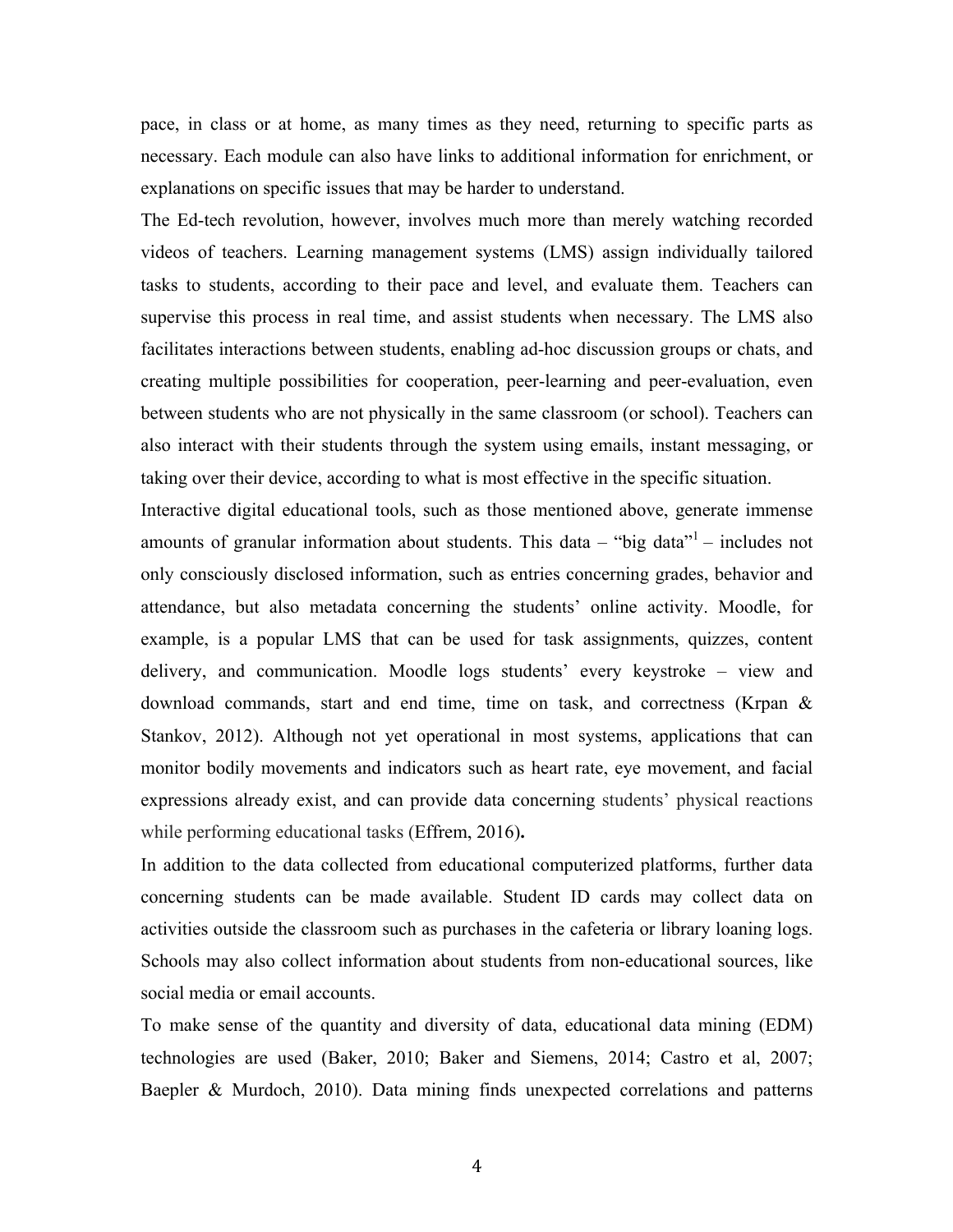connecting students' attributes, habits, and attainment, thus offering insights concerning learning processes and pedagogy. Algorithms analyzing big data, it turns out, are extremely successful predictors of any designated attribute, such as dropping out, educational success, and effectiveness of programs. Therefore, they can help identify which students need help; can inform educators which pedagogical methods support learning and which inhibit it; can evaluate teachers and courses, and can examine education systems as a whole – their efficacy and equity (Federal trade commission, 2016; Prakash et al, 2014; Reid-Martinez and Mathews, 2015).

Within this educational setting, teachers have a different role than they had in the traditional classroom. Freed of some of the most time-consuming tasks they had to perform, they will be able to focus on aiding students that require help, on ensuring the social and emotional wellbeing of students, and on overseeing the decisions of algorithms and software. They need to develop technological competence in order to make the most of the opportunities that technology presents them, and to be able to troubleshoot minor technological problems. Alongside teachers, other professionals will increasingly take center stage: educational software designers, algorithm designers and computer technicians will all be extremely involved in the everyday operation of schools.

# **Big data and educational justice**

Educational reform and changes in social circumstances often have effects in terms of distributive justice. One of the most important roles of educational justice theory is to evaluate and critique social reality and education policy in terms of their influence on justice. I argue that the implementation of ICT in schools is likely to bring about significant changes in terms of educational justice. This change cannot be easily characterized as improving or worsening the situation in terms of educational justice. it involves, rather, opportunities for improvement alongside new concerns. Moreover, I argue that some of the expected changes to schools run deeper than others. These changes will require more than just evaluating whether they promote educational justice or not; they may change the way we think about educational justice more fundamentally.

In order to substantiate these claims and characterize the changes in terms of educational justice, I now discuss four issues that are central in terms of justice and are likely to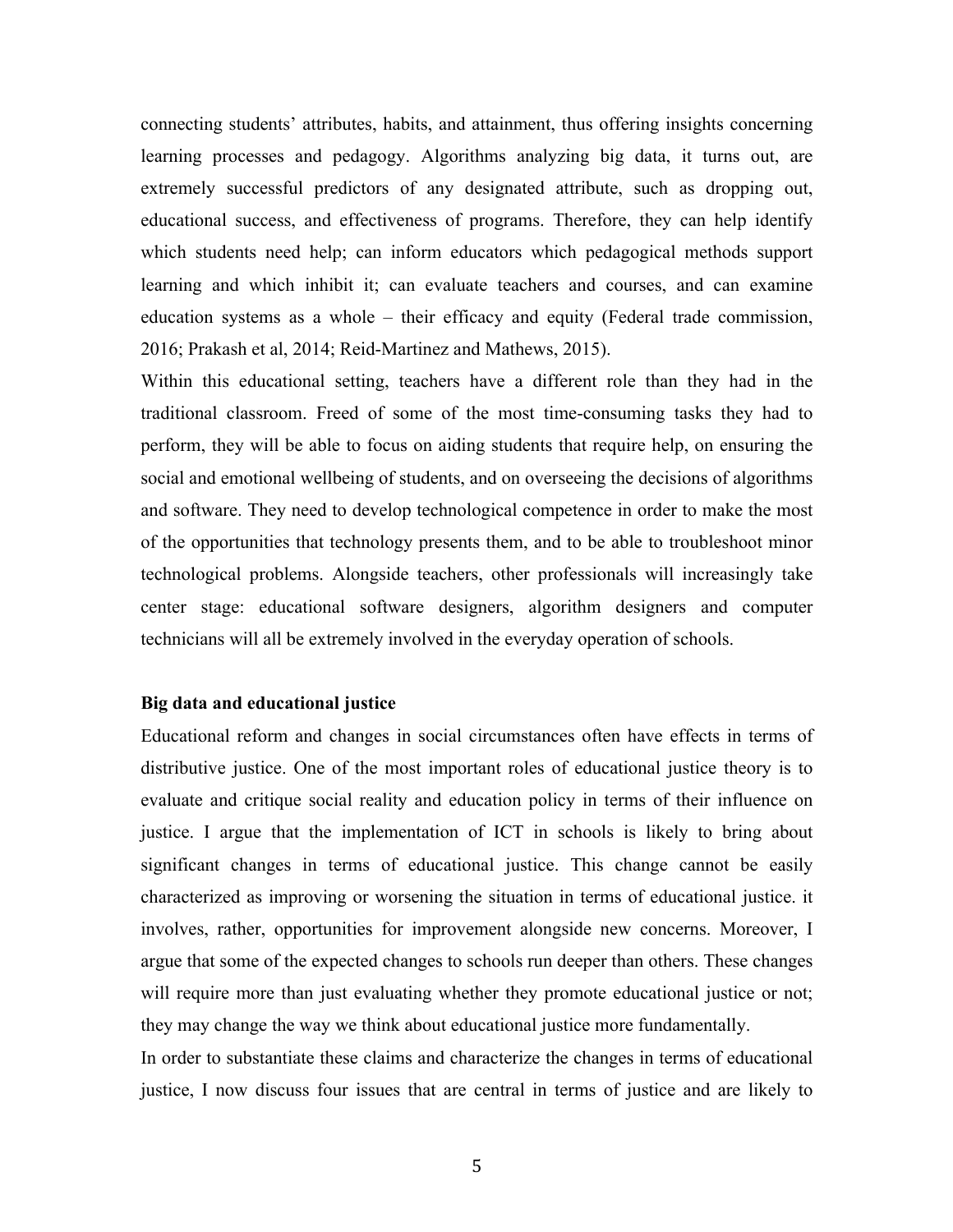change in an era of big data: scarcity of resources; education's positional nature, peer effects, and biases in educational decision-making.

#### **Scarce resources**

One of the most fundamental factual assumptions incorporated into discussions of distributive justice in general, and distributive justice in education, more specifically, is the assumption of scarcity. Scarcity is, to a large extent, what motivates the discussion; we think about schools in which there are not enough resources to ensure adequate facilities, science labs or even books for all students, and we think of students who are failing because of this shortage. The blanket, we know, is too small; we must prioritize; and the decision to invest in one worthy cause entails withholding resources from others. Principles of distributive justice aim to guide us in the excruciating task of allocating insufficient resources: how much should we direct toward improving the educational outcome of children from poor background? How should we treat the additional needs of children with disabilities? Are we allowed (or required) to invest resources in programs for children with high ability? If we had enough resources, and we weren't compelled to choose between the different causes, the debates concerning educational justice would significantly change. $2$ 

Educational technology, clearly, cannot overcome scarcity of resources. It will not, for example, alleviate whatever shortage exists in school buildings, lunches, and transportation to schools. But it is likely to significantly alleviate the scarcity in quality teachers and their time, which is currently one of main sources of inequality in schools. Teachers are expensive – their salaries comprise a huge share of education budgets – and they can only serve a certain amount of students effectively, making the ratio between teachers and students an important indicator for the quality of education. The allocation of teachers both in terms of quantity (teacher-student ratio) and in term of quality (where and which students do good teachers teach) is usually unequal. Schools that serve lowincome students are significantly more likely to employ unlicensed teachers, teachers that teach outside their area of expertise, and to suffer from a high turnover of teachers (Peske and Haycock, 2006; Frankenberg, 2009).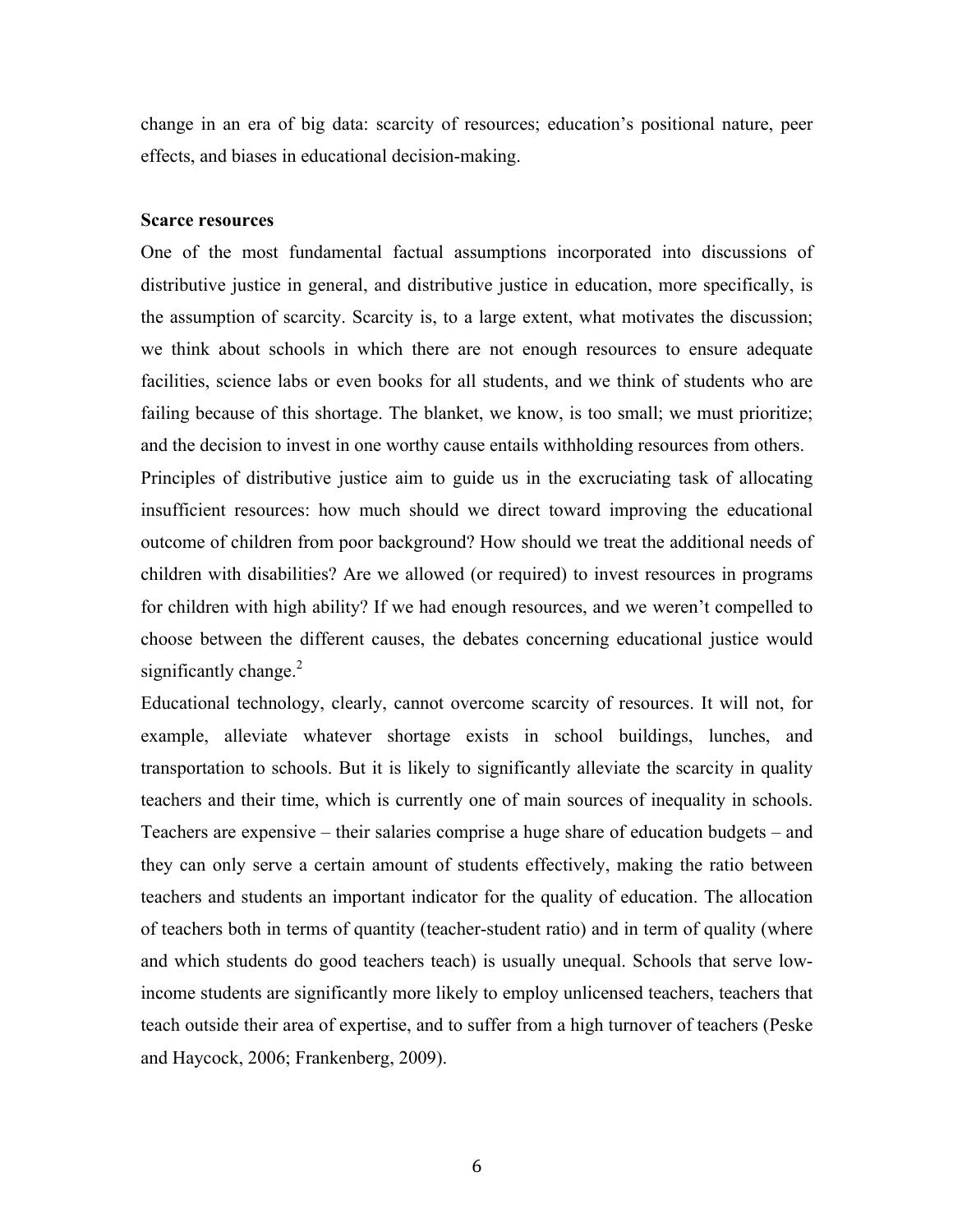The technological revolution will, arguably, decrease the scarcity in teachers and teachers' time. As was discussed above, teachers' time is likely to be invested in the technological era quite differently than it was in the traditional classroom. The most time consuming tasks for teachers in the past – preparing for class, teaching, writing tests and grading them – are performed largely be computerized systems. Teachers are able to devote more time to personal attention to students and monitoring their progress using the output of computerized systems. They can coordinate group discussions and respond to questions, and see to the social and emotional wellbeing of students. And while the teacher still has, by all means, a lot on her plate, a significant load is taken off her shoulders and her time becomes a less scarce resource.

Not only will teachers and their time gradually become less of a scarcity, ICT will also be able to decrease inequality in the allocation of good teachers between schools. Students using online resources described above have access to high quality pedagogy (through the videos and presentations created for general use), even if the teachers who are physically employed at their school are inexperienced or inadequately trained.

Another change likely to occur in terms of resources is that the need for pull-out programs for children with either above or below average abilities will decrease. Although some of the justifications for these programs may still remain (the importance of social interaction with children with similar abilities, perhaps), the argument according to which the 'regular' classroom cannot accommodate children with different abilities will be contended with through personalized learning. Advanced programs can become much more accessible to students, much like higher education has become more accessible due to MOOCs (Massive Open Online Courses). Once schools will be better equipped to address the different levels of ability of its students, resources traditionally directed to creating the infrastructure for programs for children with especially high or low abilities will not be needed.

ICT, however, does not solve the problem of scarce resources. It merely shifts the problem to other places. Teachers working in the technological classroom will require new skills in order to make use of the opportunities that technology offers. Poor schools will still, most probably, be allocated the teachers that are least capable in performing these new tasks.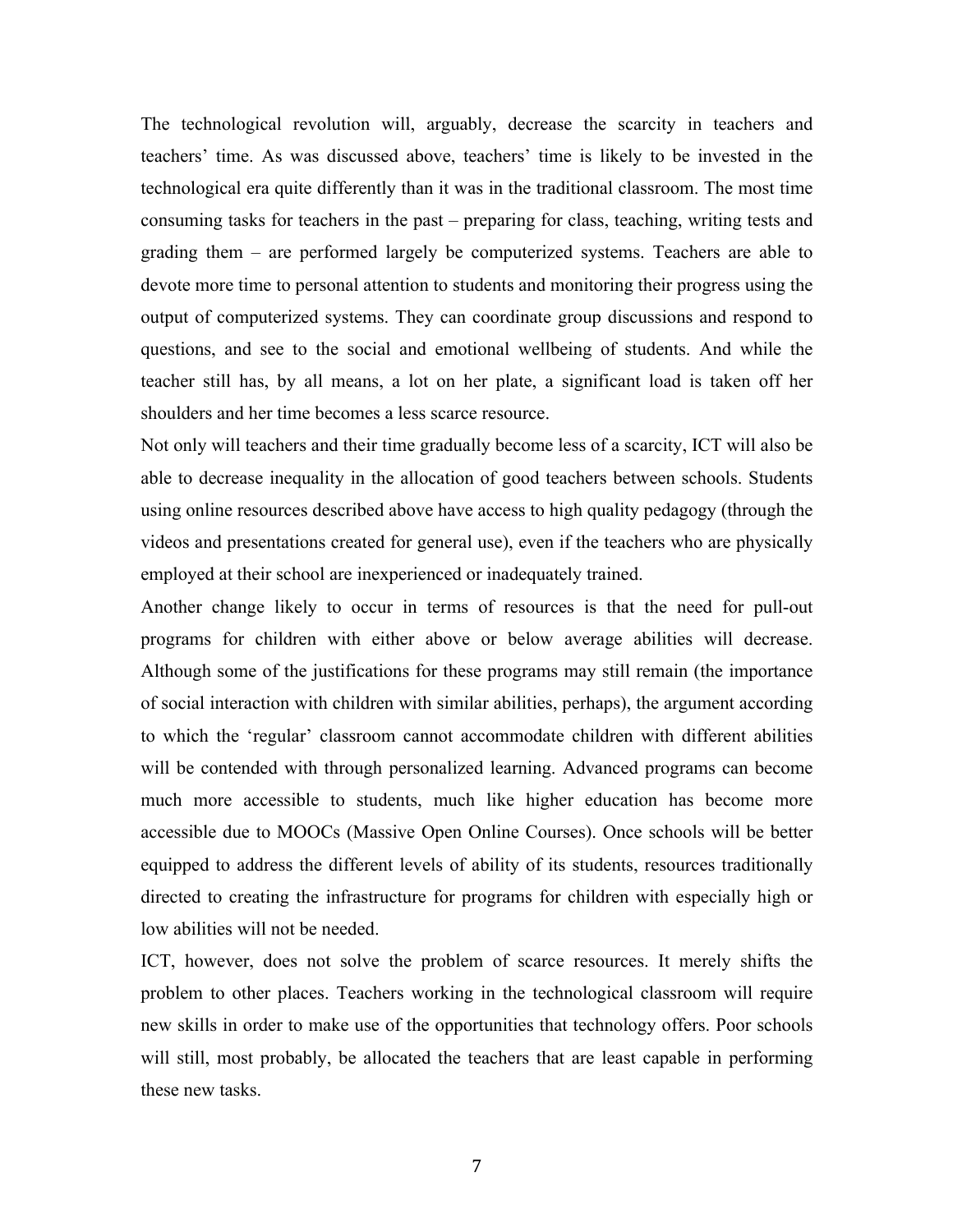Additionally, there is no reason to assume that technology (hardware – computers, tablets, network connections; and software – educational management systems, quality educational content) will be dispersed in schools universally and equally. Given the impoverished state of some schools that lack the resources to ensure even a steady supply of toilet paper, implementing cutting edge technology may seem a distant dream. Because technology is constantly developing, it quickly becomes outdated, so the investment in educational technology must be ongoing and schools serving disadvantaged children are unlikely to be able to keep up. Ensuring adequate and equal technical support is another crucial component of computerizing schools, because frequent malfunctions are to be expected.

Therefore, although teachers and their time are likely to lose their centrality as indicators of educational advantage, the dilemmas of distributive justice that stem from insufficient resources and multiple needs are unlikely to go away.

#### **Education as a positional good**

In the previous section, we discussed how technology can change the kinds of educational resources that are scarce, and the kinds of resources that abound. Educational injustice, however, is not caused only by shortage in objective resources, but also by the existence of relative educational disadvantage – by the fact that some children have a better education than others (Brighouse, 2010; Harel Ben Shahar, 2016). Relative disadvantage is unfair, arguably, because education is a positional good, meaning that its value is determined not only according to the objective quality or amount an individual has, but also comparatively. Education plays an important sorting function in society, determining access to further rewards in life such as lucrative jobs and higher education. The kind of rewards education can grant access to, depends on the comparative quality of one's education. If other candidates for the same job have better educational credentials than you do, your education has low value, whereas if your competitors have inferior credentials, your education is more valuable, and will grant you the desirable position.

As a result of education's positional dimension, contending with objective scarcity is insufficient in order to fully address educational justice. Increasing resources cannot solve the "socially scarcity" as Fred Hirsch (1977) calls it, because even if the objective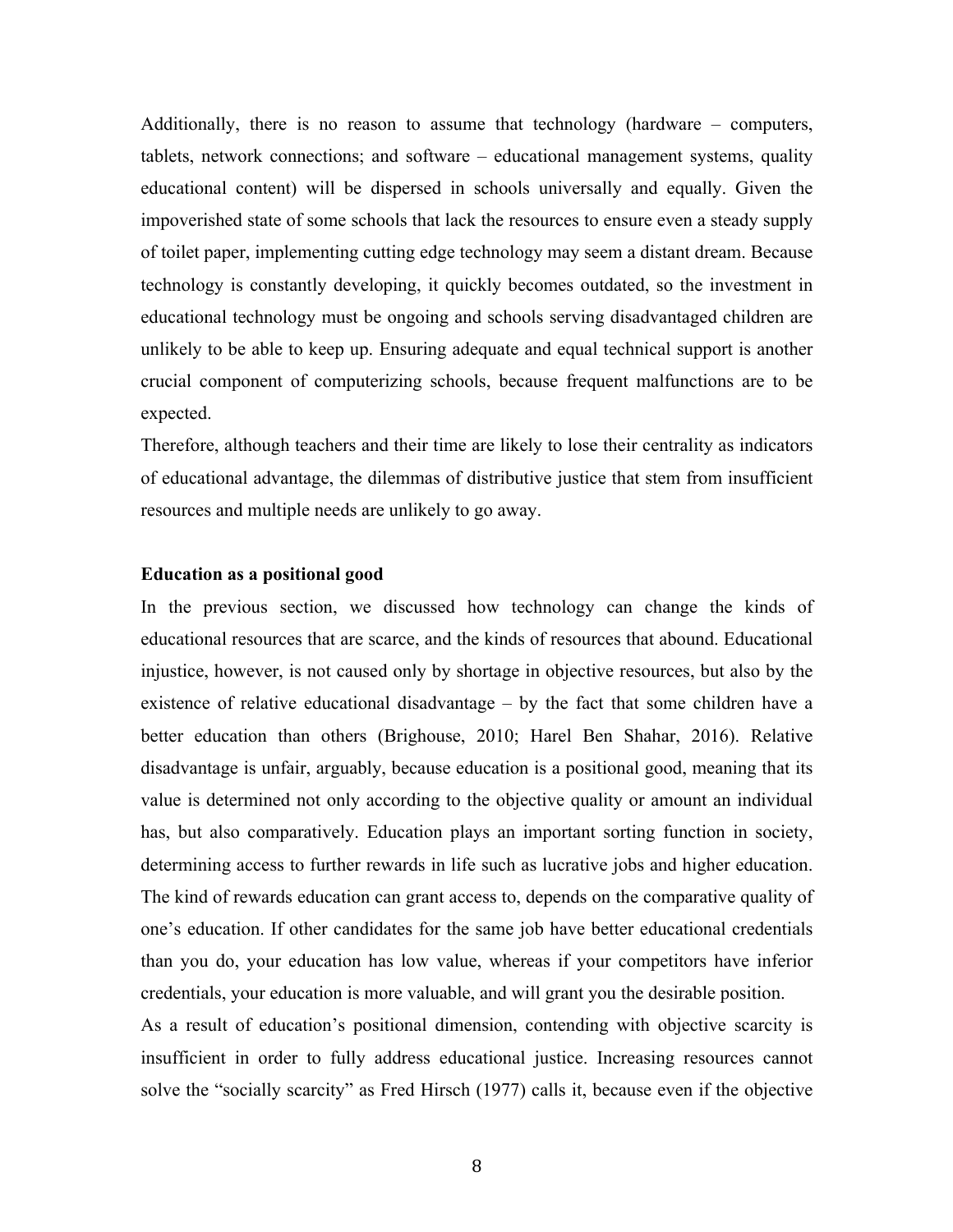level of education rises, as long as inequality persists, disadvantaged children will not have better access to socially desirable positions.

MOOCs demonstrate this point. MOOCs revolutionized the access to higher education, enabling unlimited numbers of individuals, from anywhere across the globe, to gain what was previously limited only to a privileged minority. While widening access to higher education is clearly immensely valuable for society and for individuals, we should keep in mind that higher education, like K-12 education, is positional, namely it is instrumental in securing further, competitive, rewards (primarily jobs). Removing barriers to obtaining educational credentials triggers a process in which the market devalues those same credentials, making further or better credentials indispensible for gaining the same objectives (Collins, 1979). Employers are therefore likely to quickly adjust their hiring practices to respond to the growing prevalence of degrees, for example by attributing less value to MOOCs compared to traditional degrees.<sup>3</sup>

Positional arms races like the educational arms race have been found problematic from a moral perspective: they are inefficient, because they force individuals to obtain further educational credentials that are objectively unnecessary merely to sustain their relative standing; they are also unfair because when an individual gains educational advantage he pushes others back in line, denying them access to the reward (Brighouse and Swift, 2006; Halliday, 2016; Harel Ben Shahar, 2017). These problems have led several philosophers to rely on education's positional character as a central justification for promoting educational equality (Brighouse, 2011; Harel Ben Shahar, 2016).

However, big data technology could, potentially, decrease the positional nature of K-12 education.

Decreasing the positional nature of a good ("de-positionalizing") can be achieved by changing the way the reward is distributed (Goodin, 1990; Halliday, 2016, Harel Ben Shahar, forthcoming). Thus, if jobs and places in higher education were less competitive, or would not rely on high school achievements, K-12 education would cease being positional, or would be less positional. For example, admission policy to higher education or employers' practices could be changed, prohibiting employers from publicizing educational requirements that exceed those necessary for the job. Another possibility would involve adopting random admission policies for higher education (perhaps setting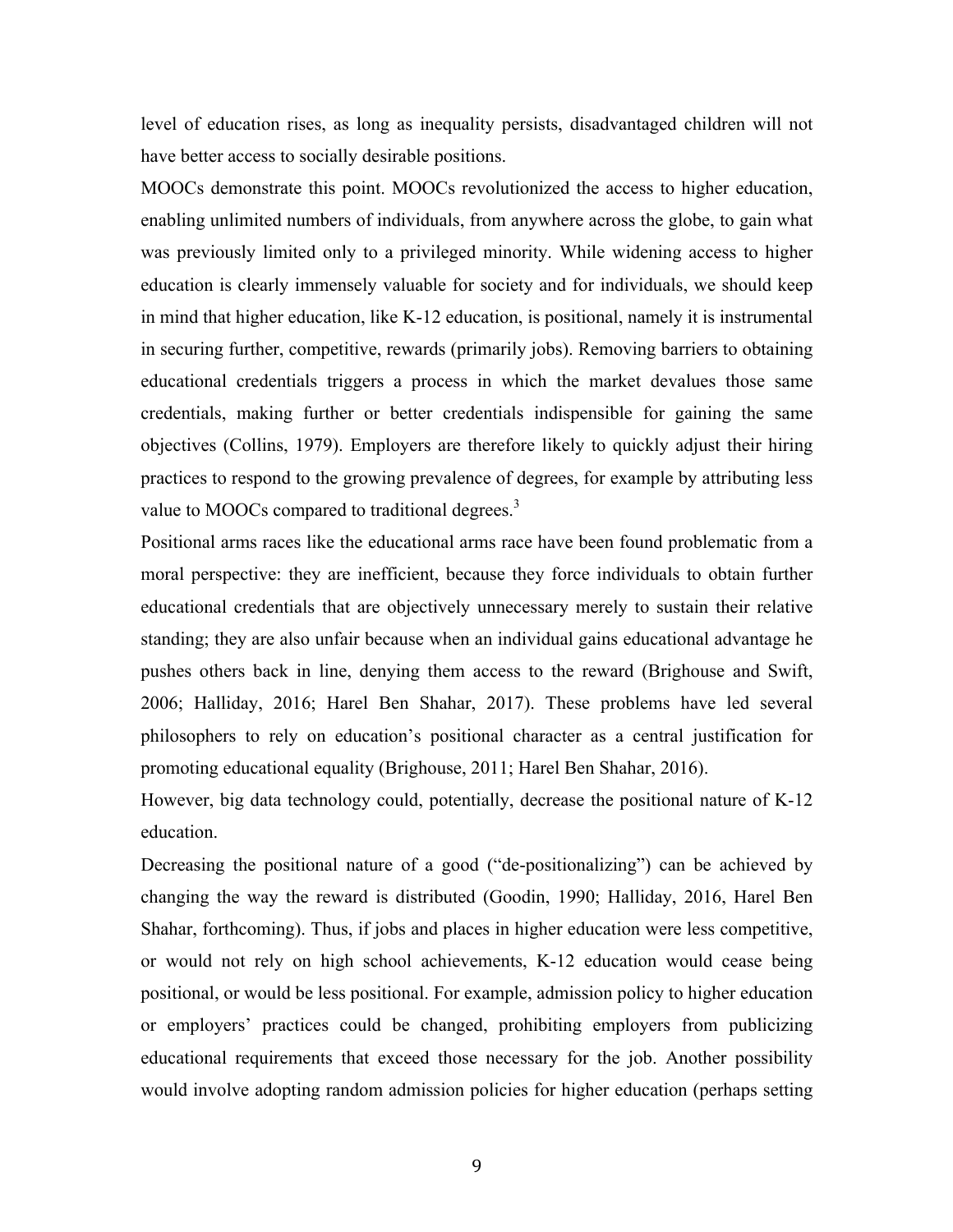a minimal threshold). Reducing positionality could also be achieved by introducing a wider range of selection criteria in addition to K-12 achievement thus making K-12 education less weighty in the decision. All of these decrease the positional nature of K-12 education by granting it less weight in the allocation of competitive future rewards.

Big data is already reforming admission policies in higher education institutions (Felton, 2015), and involves using diverse kinds of information concerning candidates. Educational track record (such as grades, enrolment in advanced placement (AP) courses, attending a selective private school, and so on) is still, of course, part of the data fed into the algorithm, but it is not the only component, or even the most important one. A myriad of other types of data can now be factored into the decision, including online consumer habits, searches on search engines, health indicators, activity in social media, and much more. And importantly, big data arguably grants admission committees better predictions of student success and retention than any existing method (Goff and Shaffer, 2014). Reducing the weight given to students' achievements in school entails that inequality in K-12 education is less destructive to an individual's life prospects than under traditional higher education admission policy. Note that educational credentials are not replaced by any single alternative dominant attribute (which would thus become the positional good responsible for distributing the reward), but rather the decision is based on the integration of multiple factors, each having a relatively small effect on the decision.

There are, however, several possible doubts concerning the argument that big data decreases education's positionality. First, although algorithms now incorporate many different attributes, some of them might correlate one another, and the original attribute is therefore still dominant. For example, online shopping habits plausibly correlate socioeconomic class, and therefore taking shopping habits into consideration in an algorithm entails giving class extra weight. As a result, big data can only decrease K-12's positional nature if the additional attributes it takes into consideration are not proxies for success in K-12 education.

Another issue involves the kinds of data that admission committees take into consideration. Because of ICT within schools, students' educational data is so plentiful that it can supply sufficient information for algorithmic analysis even without adding non-educational data. If the kind of data that is used is all created within schools, then K-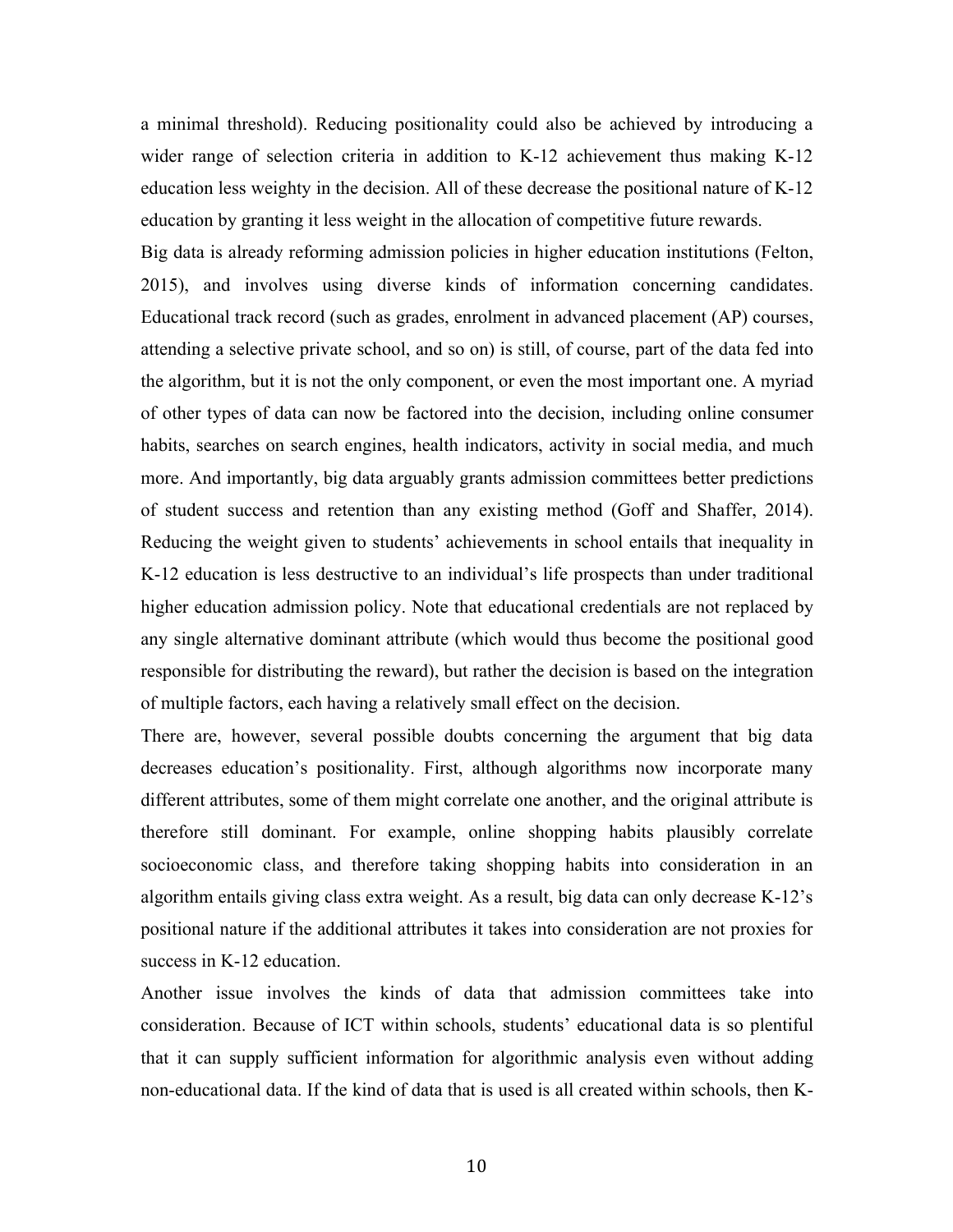12 education will remain positional, although it may alter the definition of "achievements". Grades might stop being the most important thing in determining one's chances of being admitted to higher education, and algorithms may find that learning habits, level of concentration or time on task, as recorded by LMSs, or behavior and attendance, are better predictors of success. Be that as it may, as long as school related data is the dominant determinant of admission to higher education, K-12 education retains its positional dimension.

Employers, like admission committees, are also beginning to use algorithms that analyze big data to guide their hiring decisions (Walker, 2012). Whitetruffle, a San Francisco based start-up, offers employers recruiting services based on an algorithm that takes into consideration a combination of tens of attributes instead of the regular categories of education and employment history (Markowitz, 2013). LinkedIn also uses algorithms for supporting hiring decisions: the algorithm learns the preferences of its recruiter users, by suggesting "people you may want to hire", based on previous clicks and hires. This algorithm, too, takes into consideration multiple attributes instead of focusing on educational credentials and occupational history. Doing so decreases the stakes in K-12 education, and educational disadvantage can be offset by other attributes that are incorporated into decision.

De-positionalizing K-12 education through big data may require theories of educational equality for which positionality serves a justificatory role, to rethink the desirable principle of justice in education. And although educational inequality may be objected to on other grounds, removing positional disadvantage alleviates one of the most morally abhorrent consequences of inequality in education.

# **Peer effects and integration**

The third issue I wish to introduce into the discussion involves peer effects. The communicative nature of education entails that rich and stimulating interaction between students and between students and their teachers improves educational achievement. Learning with high ability peers, therefore, has a positive effect on attainment, and separating students with low ability into homogeneous classes disadvantages them because of the loss of positive peer effects.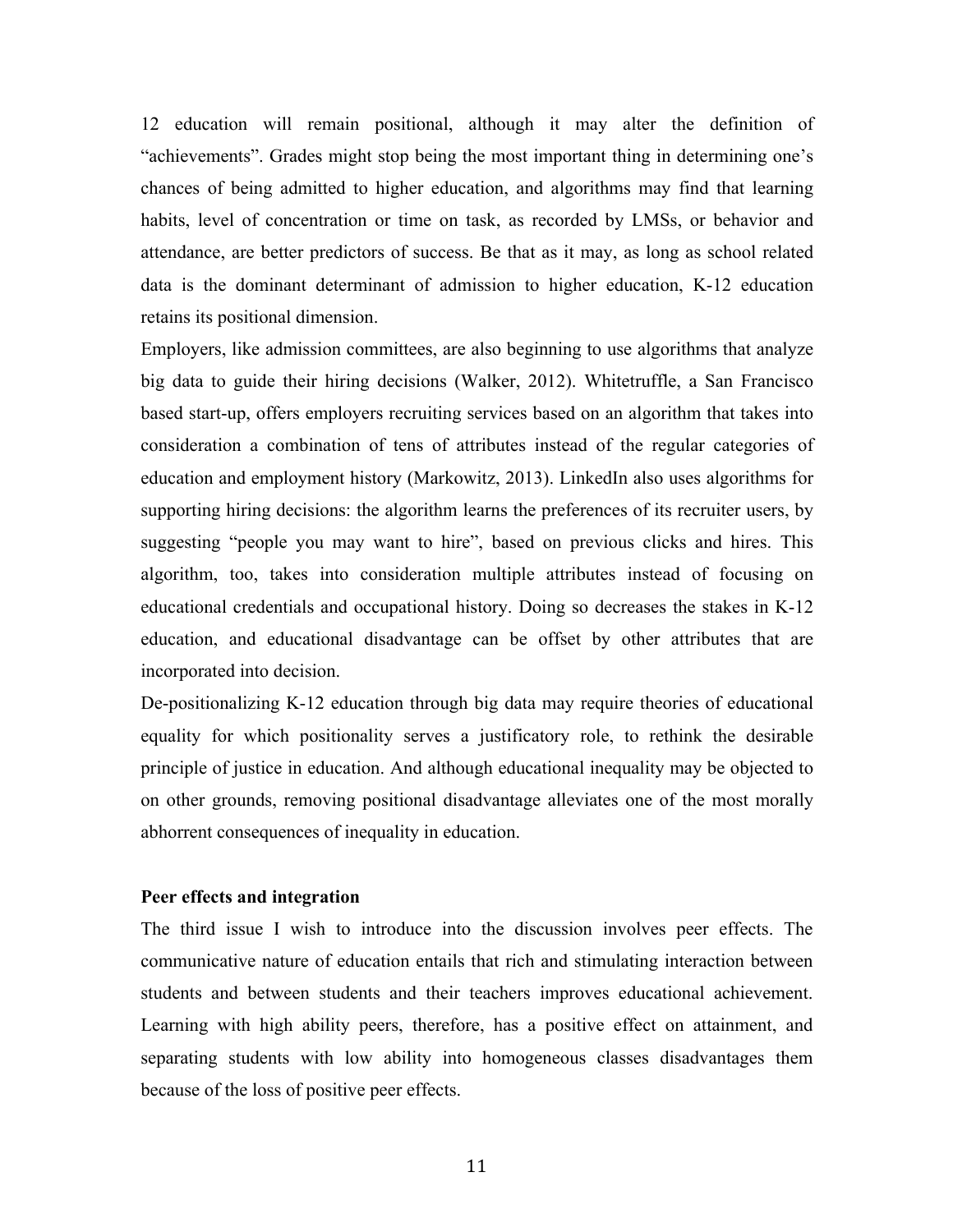Academic sorting disadvantages students with low ability not only because of peer effects, but also because it causes racial and class segregation, which can be seen as discriminatory. As a result of various reasons, academic ability correlates socioeconomic class and ethnicity (Ross and Kena, 2012; Skiba et al, 2002; Garda, 2005, Knotek, 2003). Thus, children from poor families, racial minorities and other excluded groups are overrepresented in lower tracks and in special education, whereas children from privileged families are overrepresented in higher tracks and in gifted programs (Oakes, 1995; Greene, 2014; Cipriano-Walter, 2015; Solorzano and Ornelas, 2002; Erwin and Worell, 2012).

Because of the importance of peer effects in determining the quality of education, and the correlation between academic ability and other classifications such as race and class, student assignment is often a linchpin in struggles for educational justice. Affluent parents who wish to avoid integration use various means to do so – private schools (Chubb and Moe, 1990; Clotfelter, 2008); moving to the suburbs (Clotfelter, 2008) or to a neighborhood with a good school (Downes and Zabel, 2002); religious education (Harel Ben Shahar and Berger, 2017); specialized education (Minow 2011; Garcia 2010; James 2013) and ability grouping (Oakes, 1986; Biafora and Ansalone, 2008).

Educational technology, of the kind described above, may change the way peer effects are manifested and as a result alter the normative approaches toward integration. In a technological era, students sitting side by side in the same classroom are assigned different tasks, according to their abilities, and students can participate in online discussions or working groups with students who are not physically present. This alleviates the difficulties teachers face when teaching heterogeneous classes and suggests that mixed ability classrooms may be easier to sustain: students of varied abilities can sit next to each other, have social interactions, and yet each can be supplied with teaching that is tailored exactly to their needs. According to the traditional working assumptions of educational justice – namely that integration is good – this would be marked as a positive development.

On the other hand, it might be the case that the modes of learning in the technological classroom decrease the significance of peer effects. If students do a considerable share of learning on their own, interacting with educational software instead of with peers and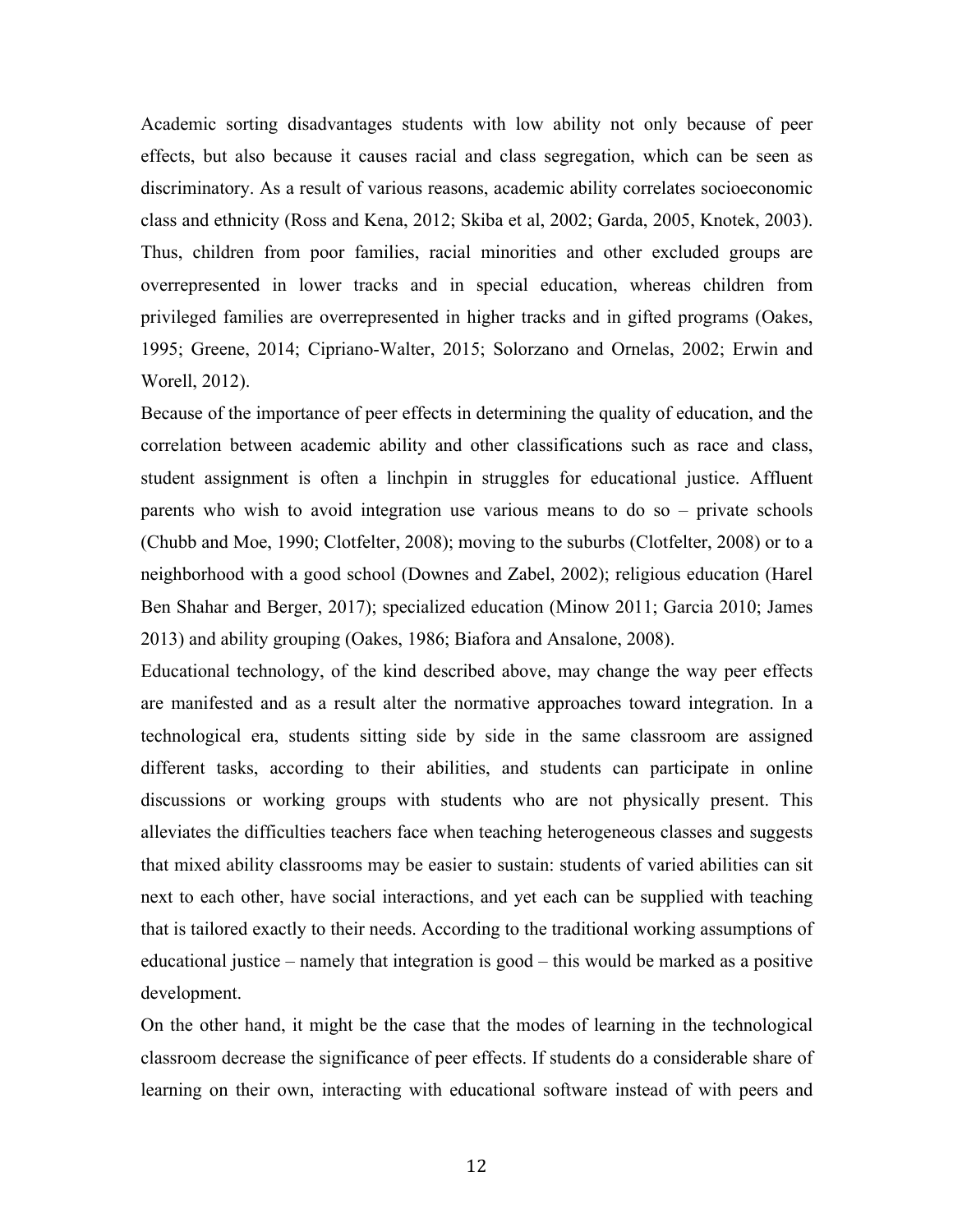teachers, then it is likely that peers will not influence educational achievement as they did previously. And even if peers remain significant for educational achievement, the relevant peers may be those that students interact with online and not those who are physically on site.

School integration is valuable, however, not only because of peer effects. In her 2010 book, *The Imperative of Integration*, Elizabeth Anderson argues for a more general moral duty of integration (in education and beyond) that does not hinge on the consequential argument concerning peer effects. According to Anderson, integration is crucial for creating the kinds of social relations that can sustain democratic equality and to prevent relations of subordination.

Whether or not the relations between students in the future classroom can foster the kind of relations required to create social solidarity discussed by Anderson is yet to be seen. Hopefully, students will continue to interact, socialize and play in school, thereby creating the type of relationships that underlie democratic equality. And if the use of ICT in schools hinders the development of meaningful social relationships, this calls for a much wider alarm that reaches far beyond the concerns of distributive justice.

# **Biases and Discrimination in Educational Decision-Making<sup>4</sup>**

For years, educators have been troubled by persistent implicit biases in educational decision-making, directed against children from racial minorities, children from poor families and girls, thus aggravating educational injustice that originates from social circumstances. These biases that teachers unknowingly have taint their evaluations of students abilities and behavior and affect their interactions with them. Since implicit biases are hard to dismantle, it has been suggested that the use of algorithms to inform educational decision-making, and especially assignment decisions can potentially decrease biases and promote objectivity (Har Carmel and Harel Ben Shahar, 2017).

Extensive research on the effects of algorithmic decision-making on student assignment is yet to be conducted, however encouraging findings in one study suggest that algorithmic decision-making concerning student assignment is indeed less biased than traditional decision-making performed by teachers. The study examined an LMS called EVAAS,<sup>5</sup> that was used in order to determine assignment of eighth grade students to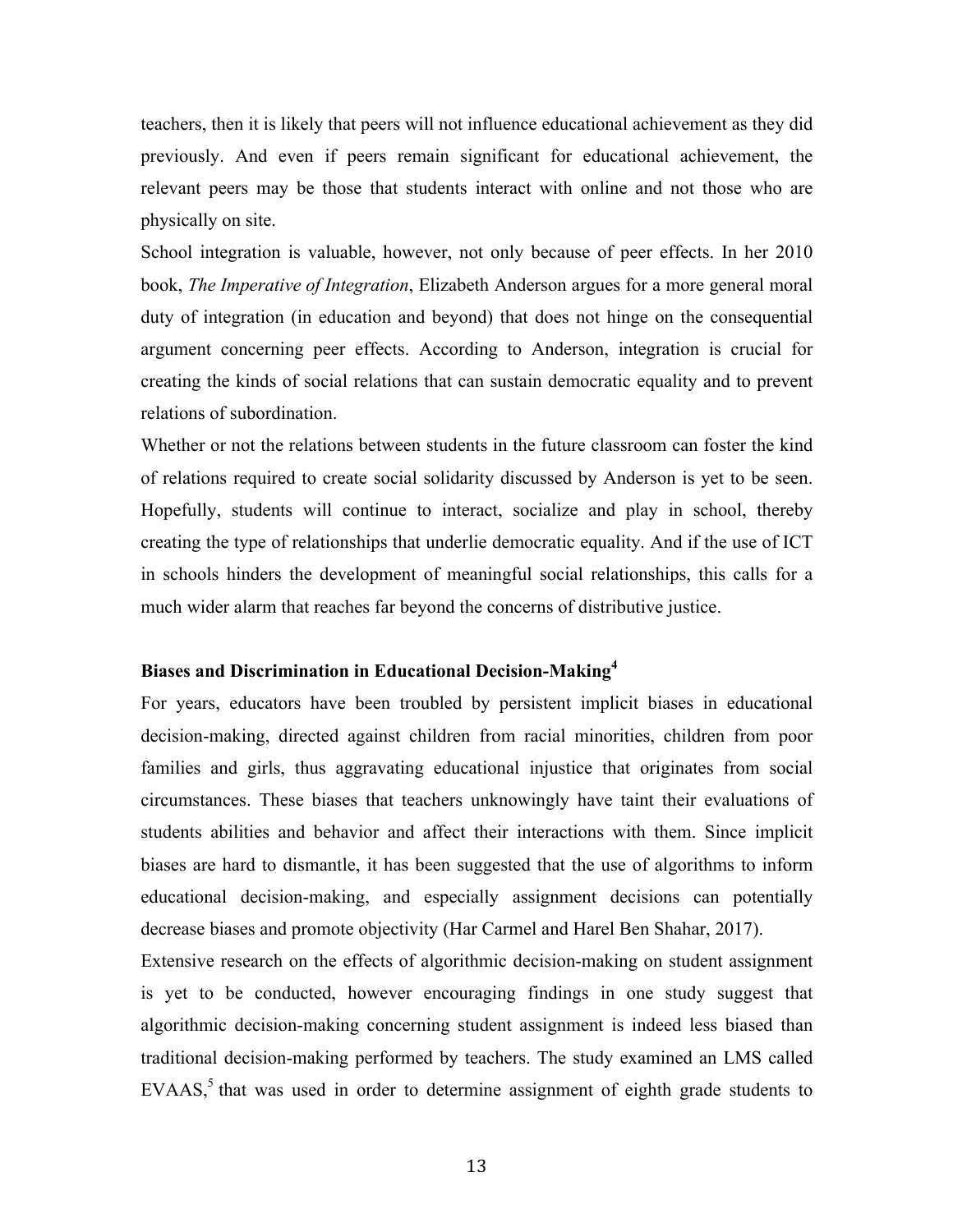different levels of math courses. Teachers participating in the study reported that the algorithm assigned students to a high track that would otherwise not have been identified as suitable for the program. It also increased shares of children from racial minorities and low socioeconomic status in the high track without reducing students' success rates (Dougherty et al, 2015).

Algorithms, however, are unlikely to completely solve the problem of biases in educational decision-making, and may, in fact, create new challenges in this regard. Algorithms train on historical datasets, using them in order to learn which attributes (and combinations of attributes) best predict the relevant outcome. Thus, an algorithm meant to inform university admissions will analyze the attributes of successful graduates, and will evaluate applicants according to their compatibility with that model. Relying on historical datasets runs the risk of perpetuating former biases that pervaded traditional assignment decisions. Historical racial prejudice, or racial imbalance caused by social disadvantage will be replicated through the algorithm's predictions.

The possible discriminatory effects of big data have already been recognized in several fields such as banking, insurance, and law enforcement. Thus, individuals from racial minorities are likely to be profiled by algorithms predicting involvement in crime, resulting in increased police surveillance and arrests. They are also more likely to be identified as high-risk consumer of insurance policies and high-risk debtors leading to higher premiums and interest rates (Barocas and Selbst, 2016). Similar effects in educational decision-making are likely.

Additionally, while discussions of distributive justice primarily focus on groups that are traditionally disadvantaged and discriminated against – racial minorities, individuals with low income, people with disabilities – other groups may also be disadvantaged as a result of algorithmic decision-making. The use of big data technologies in education and beyond could form new categories of individuals who are systematically disadvantaged. It has already been recognized that big data has its "exclusions" – individuals and groups who are not properly represented in the data (Lerman, 2013). In a world in which governments and businesses are increasingly relying upon data to make decisions, being excluded from the data entails that one's interests, needs and preferences are not taken into consideration (Lerman, 2013). Big data's exclusions are often individuals from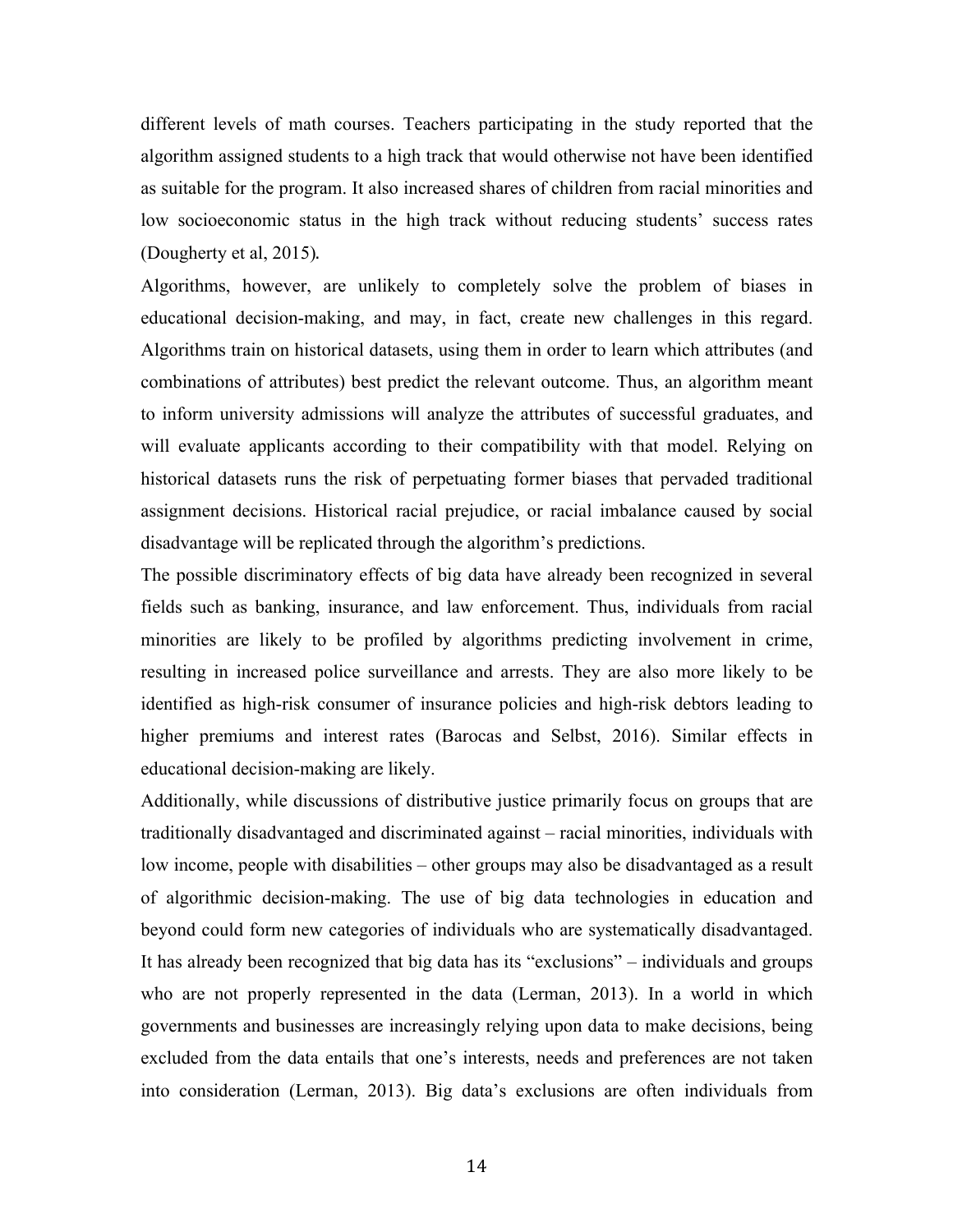disadvantaged groups who have insufficient access to technology. However new categories of individuals who are specifically disadvantaged by big data in education may emerge. For example, children who participate in competitive sports may spend less time online and as a result their electronic profile may be inaccurate and unfavorable. The extent to which these biases should trouble us, as a matter of educational justice, will depend primarily on how significantly they afflict those who suffer from them.

Biases in big data in education are especially troubling for several reasons. First, while it is fairly well known and empirically verified that human decision-making is affected by implicit bias, algorithms are generally perceived as scientific and neutral. Therefore, when relying on algorithms results in unequal outcomes, these outcomes are accepted as inevitable and justified.

Moreover, relying on algorithmic decision-making in education, as opposed to other domains, creates unique challenges, because the algorithms' predictions cannot be effectively verified ex-post. After identifying potential tax evaders, for example, an algorithm-based alert is validated by an actual audit, and false predictions can be detected and corrected. An innocent individual is surely inconvenienced by being targeted by the algorithm, but the harm is relatively contained (and reasonable, all things considered). Identifying false alarms also enables the algorithm to adjust and improve its predictions. Conversely, a prediction that leads to the assignment of a student to a certain track does more than indicate the student's ability: it constitutes it. Teachers unintentionally treat students according to what they perceive to be their ability, which in turn reinforces their perceptions. Categorizing students according to their ability also affects the curricula they are taught and the resources they are allocated, further influencing their abilities. It is extremely hard, therefore, to verify the algorithm's predictions and to expose its mistakes.

Scientists and algorithm designers have already begun addressing the challenge of discrimination in algorithms, experimenting with different possibilities such as removing discriminatory attributes and attributes that correlate with them (zip code, for example often strongly correlates race), or manipulating historical datasets to be more reflective of social composition (Calders and Žliobaitė, 2013). The challenge when incorporating these technological solutions is to maintain the predictive accuracy of the algorithm. Social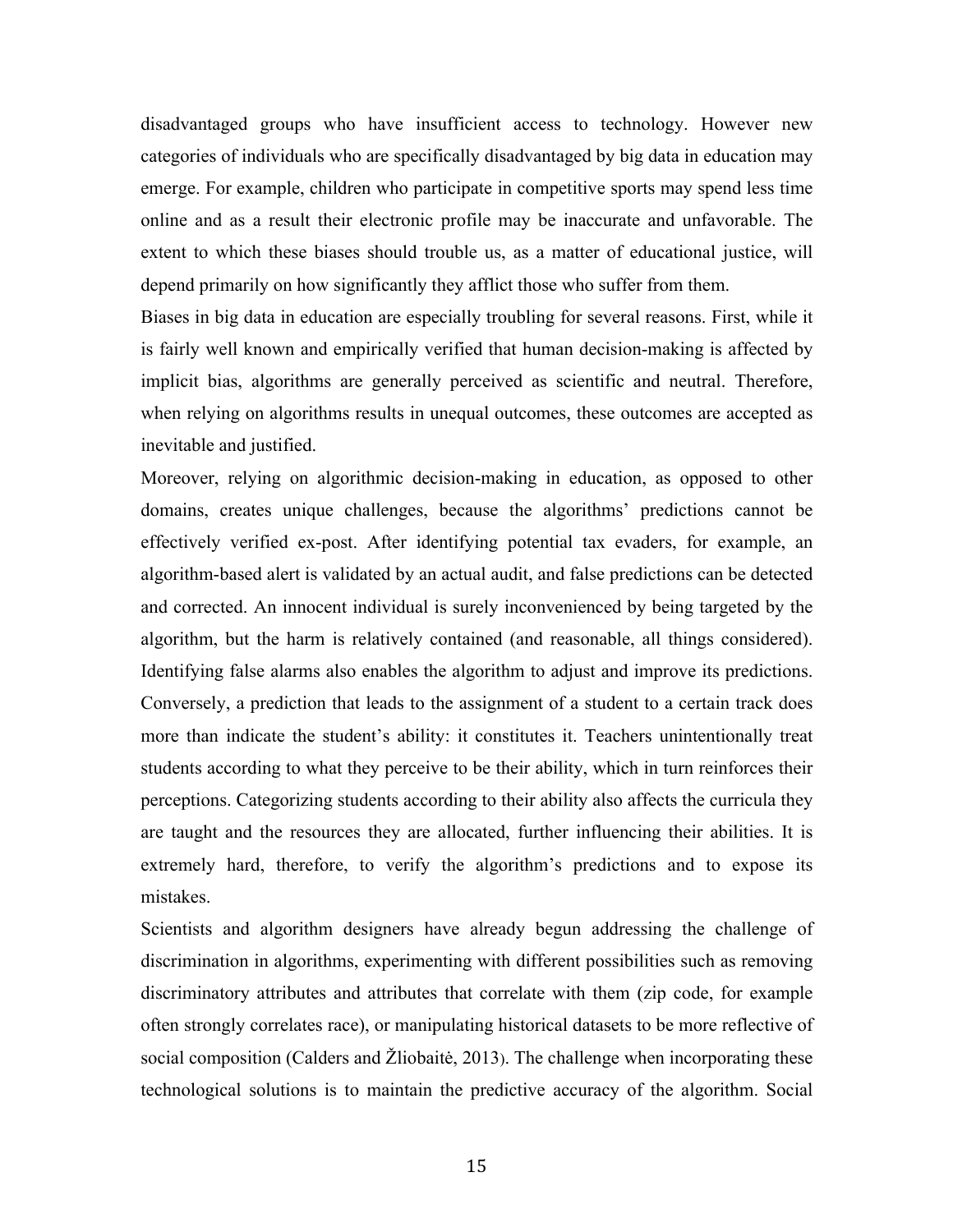inequality, rather than implicit bias, is still the primary cause for educational inequality, and algorithms simply mirror that inequality. Scientists should target the implicit biases that affect decision-making, and not educational inequality as a whole. The greater challenge, of promoting educational equality, is likely to continue burdening educators and scholars in the future.

### **Conclusion**

Like many other educational reforms, the technological revolution is likely to have significant effects in terms of educational justice. The paper discussed four issues that are likely to be affected by the incorporation of ICT in education, and a complex picture of the expected benefits and challenges of big data emerge. It seems, on the one hand, that despite these extremely significant changes in the way education will be provided and organized, the traditional challenges that have occupied educators and scholars will continue to trouble us. On the other hand, some of the issues discussed above may undergo a more fundamental change.

Thus, the problem of scarce resources will persist, although perhaps the need will shift to other resources. Biases will still pervade decision-making, afflicting both the groups that are traditionally disadvantaged, and possibly also others. And while it is unclear, as of yet, whether big data will exacerbate these injustices or not, and the answers will unravel as experience accumulates, the fundamental challenge remains the same.

Education's positional good, and the peer effects associated with education are two issues in which the change that ICT brings runs deeper, and may require rethinking some of the basic tenets that underlie our theories of educational justice. Thus, if indeed big data depositionalizes K-12 education, this extremely salient factor will be removed from the educational justice debate with significant ramifications for principles of educational equality. Similarly, if peer effects are eliminated, or significantly decreased, one of the primary justifications for educational integration will cease to be valid.

The effects of ICT on educational justice, then, are yet to be seen. It is already clear, though, that the technological revolution in education will create new challenges in terms of distributive justice that will demand the attention of educators, policy makers and philosophers. In order to meet these challenges philosophers must make an effort to gain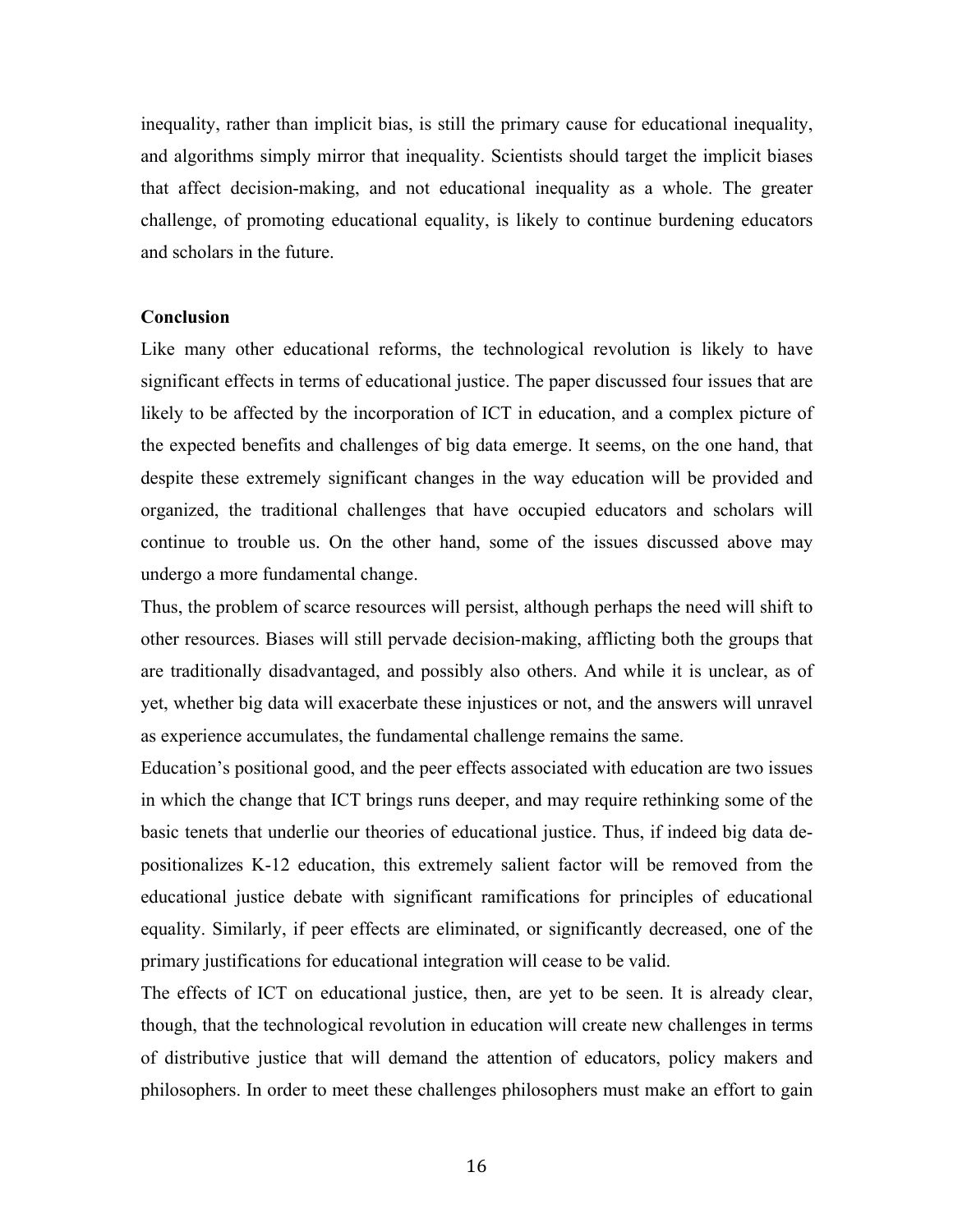a better understanding of educational technologies, and to incorporate this knowledge into discussions of educational justice. This paper aims to contribute to this effort and thus to ensure that educational justice theory does not lose its practical relevance in an era of big data.

# **References**

Anderson E (2010) *The Imperative of Integration.* Princeton: Princeton University Press.

Arlin Mickelson R and Everett BJ (2008) Neotracking in North Carolina: How High School Courses of Study Reproduce Race and Class-Based Stratification. Tchr. C. Rec. 110(3):535.

Baepler P and James Murdoch C (2010) Academic Analytics and Data Mining in Higher Education*, Int'l J. for the Scholarship of Teaching and Learning* 4 (2010).

Baker R (2010) Data Mining for Education. In: Paterson P et al (eds) *International Encyclopedia of Education* pp.112 (3d ed.).

<sup>&</sup>lt;sup>1</sup> Big data is not easily defined, but in general refers to "large and complex datasets collected from digital and conventional sources that are not easily managed by traditional applications or processes." (Reyes, 2015: 75).

<sup>&</sup>lt;sup>2</sup> Although scarcity is also related to education's positional character, and in that sense remains even when objective scarcity disappears. This will be discussed later on in the paper.

 $\beta$  Although one study shows that employers tended to evaluate candidates that participated in MOOCs favorably, viewing participation as indicative of attributes like motivation and a desire to learn (Walton-Bratford et al, 2014).

<sup>4</sup> This section is based on previous work by the author and co-author Yoni Har Carmel (forthcoming). <sup>5</sup> http://evaas.sas.com.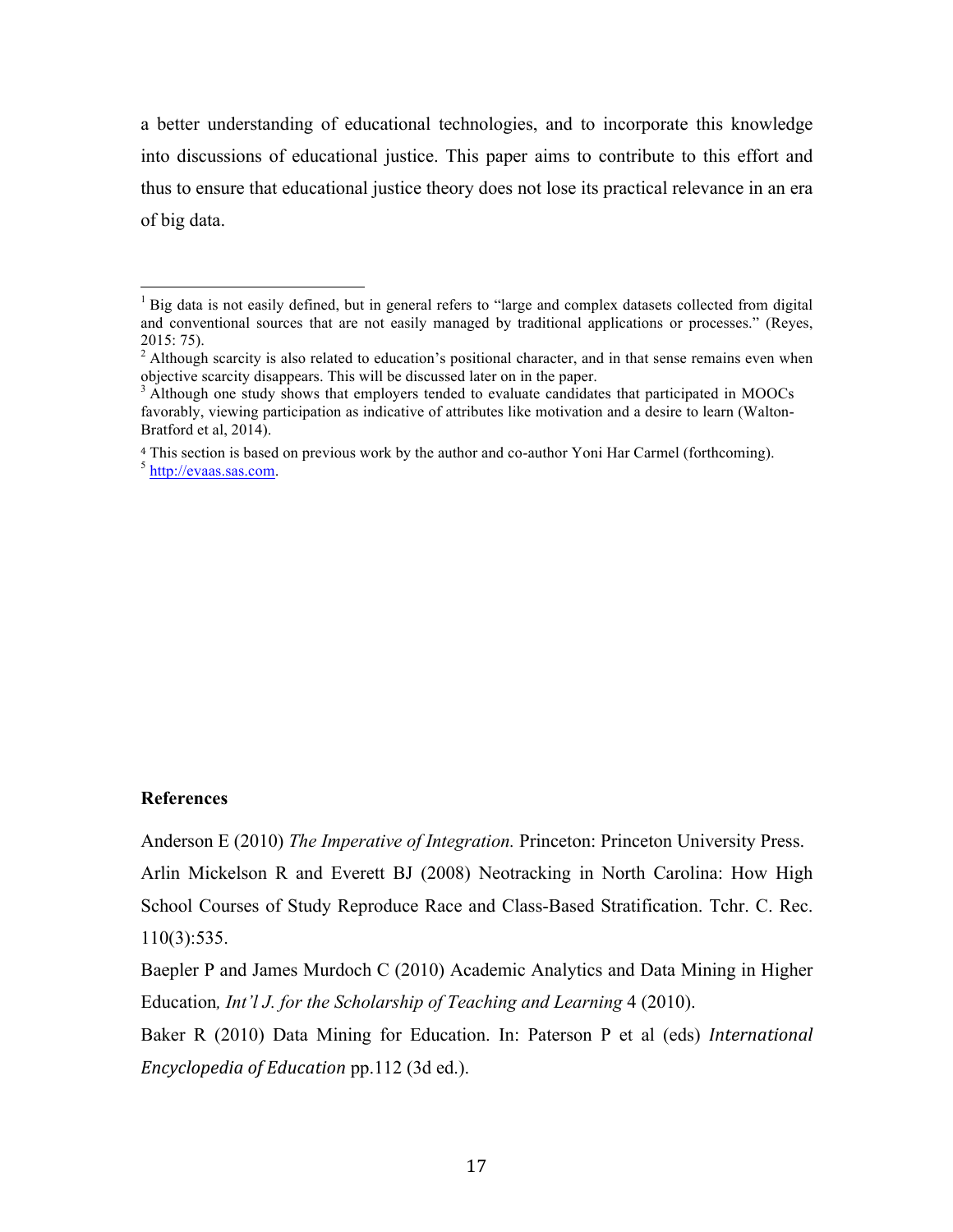Baker R and Siemens G (2014) Educational Data Mining and Learning Analytics, In: Sawyer K et al (eds) *The Cambridge Handbook of the Learning Sciences* pp. 253 (2d ed.).

<u> 1989 - Andrea San Andrea San Andrea San Andrea San Andrea San Andrea San Andrea San Andrea San Andrea San An</u>

Barocas S and Selbst AD (2016) Big Data's Disparate Impact. *California L. Rev.* 104: 671-732.

Biafora F and Ansalone G (2008) Perceptions and Attitudes of School Principals Towards School Tracking: Structural Considerations of Personal Beliefs. *Education* 128:588.

Brighouse H (2010) Educational Equality and School Reform in Haydon (ed) Educational Equality. London & NY:Continuum Publishing

Brighouse H and Swift A (2006) Equality, Priority and Positional Goods. *Ethics* 116 471- 97.

Calders T and Žliobaitė I (2013) Why Unbiased Computational Processes Can Lead to Discriminative Decision Procedures. In: Custers B et al. (eds) *Discrimination and Privacy in the Information Society: Data Mining and Profiling in Large Databases* pp. 43.

Castro F et al. (2007) Applying Data Mining Techniques to e-Learning Problems In: Tedman RA and Tedman DK (eds) *Studies in Computational Intelligence* 62:183.

Cipriano-Walter M (2015) Falling off the Track: How Ability Tracking Leads to Intra-School Segregation *T. Marshall L. Rev*. 41:25.

Collins R (1979) *The Credential Society: A Historical Sociology of Education and Stratification*. NY: Academic Press.

Dougherty SM et al. (2015) Middle School Math Acceleration and Equitable Access to Eighth-Grade Algebra Evidence from the Wake County Public School System. *Educ. Evaluation & Pol'y Analysis* 37(1):80.

Downes TA and Zabel JE (2002) The Impact of School Characteristics on House Prices: Chicago 1987-1991. *Journal of Urban Economics* 52:1.

Effrem KR (2016) The Dark Side of Student Data Mining, *The Pulse* 3 June. http://thepulse2016.com/karen-r-effrem/2016/06/03/response-to-us-news-educationaldata-mining-harms-privacy-without-evidence-of-effectiveness/.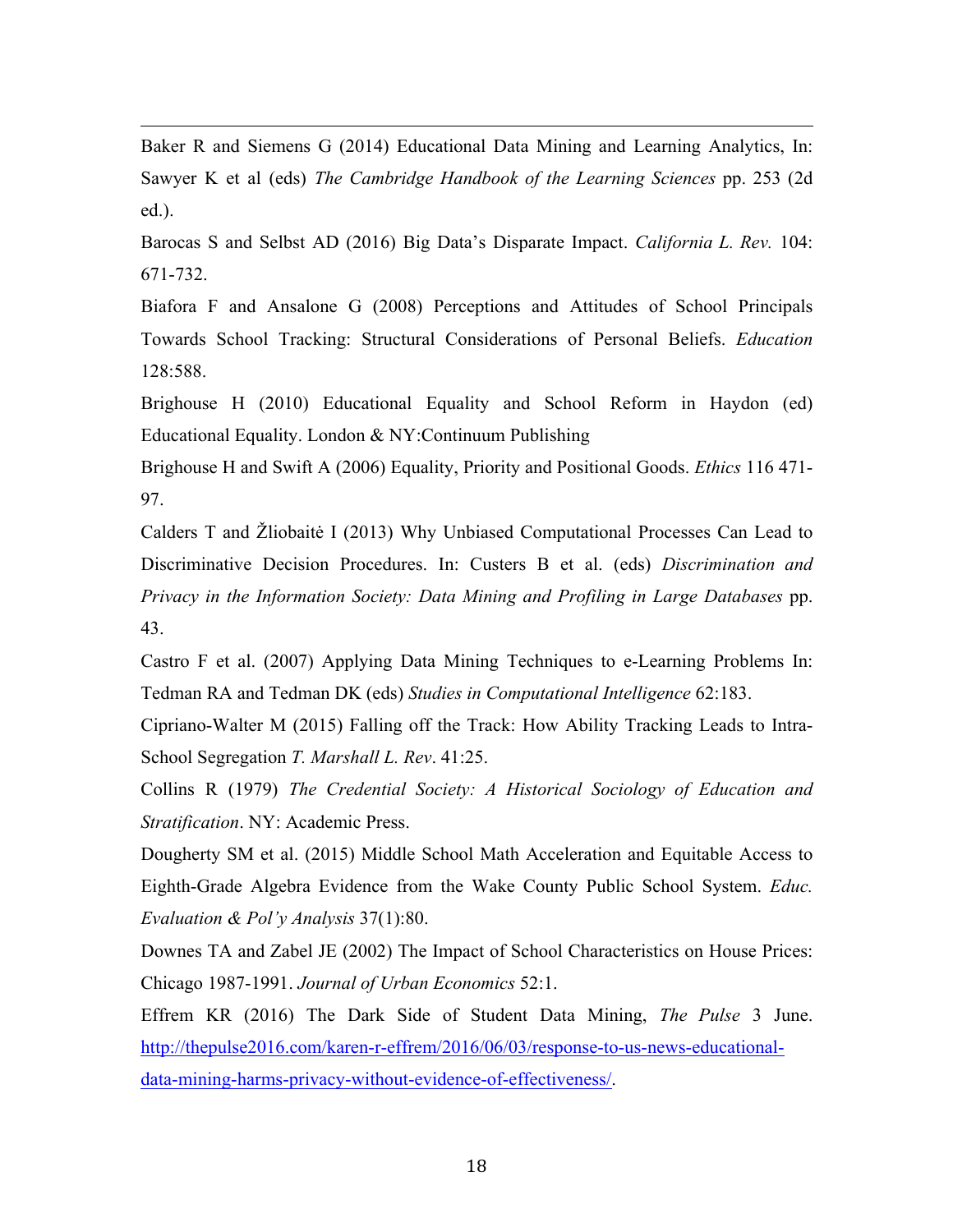Ermisch J et al. (2012) *From Parents to Children: The Intergenerational Transmission of Advantage.*

<u> 1989 - Andrea San Andrea San Andrea San Andrea San Andrea San Andrea San Andrea San Andrea San Andrea San An</u>

Erwin JO and Worrell FC (2012) Assessment Practices and the Underrepresentation of Minority Students in Gifted and Talented Education. *J. Psychoeducational Assessment* 30(1):74.

Federal Trade Commission (2016) *Big Data: A Tool for Inclusion or Exclusion*.

Felton E (2015) Colleges shift to using 'big data' — including from social media — in admissions decisions. *The Hechinger Report* 21 August. Available at: http://hechingerreport.org/colleges-shift-to-using-big-data-including-from-social-mediain-admissions-decisions/.

Frankenberg E (2009) The Segregation of American Teachers. *Education Policy Analysis Archives* 17:1.

Garcia DR (2010) Charter schools Challenging Traditional Notions of segregation. In: Lubienski C and Weitzel (eds) *The Charter School Experiment: Expectations; Evidence and Implications*. Cambridge, Mass: Harvard Education Press.

Garda RA (2005) The New IDEA: Shifting Educational Paradigms to Achieve Racial Equality in Special Education. *Ala. L. Rev*. 56:1071.

Goff JW and Shaffer CM (2014) Big Data's Impact on College Admission Practices and Recruitment Strategies. In: Lane JE (ed) *Building a Smarter University: Big Data, Innovation, and Analytics* pp. 93-120. Albany, NY:SUNY Press.

Goodin RE (1990) Relative Needs. In: Ware A and Goodin RE (eds) *Needs and Welfare.*  London: Sage Publishers. Pp. 12.

Greene AD (2014) Tracking Work: Race-Ethnic Variation in Vocational Course Placement and Consequences for Academic and Career Outcomes. *Int'l J. Educ. Stud.* 1:9.

Halliday D (2016) Private Education. Positional Goods, and the Arms Race Problem. *Politics Philosophy and Economics* 15: 150-69.

Har Carmel Y and Harel Ben Shahar T (forthcoming) Reshaping Ability Grouping Through Big Data. *Vanderbilt Journal of Entertainment and Technology Law.*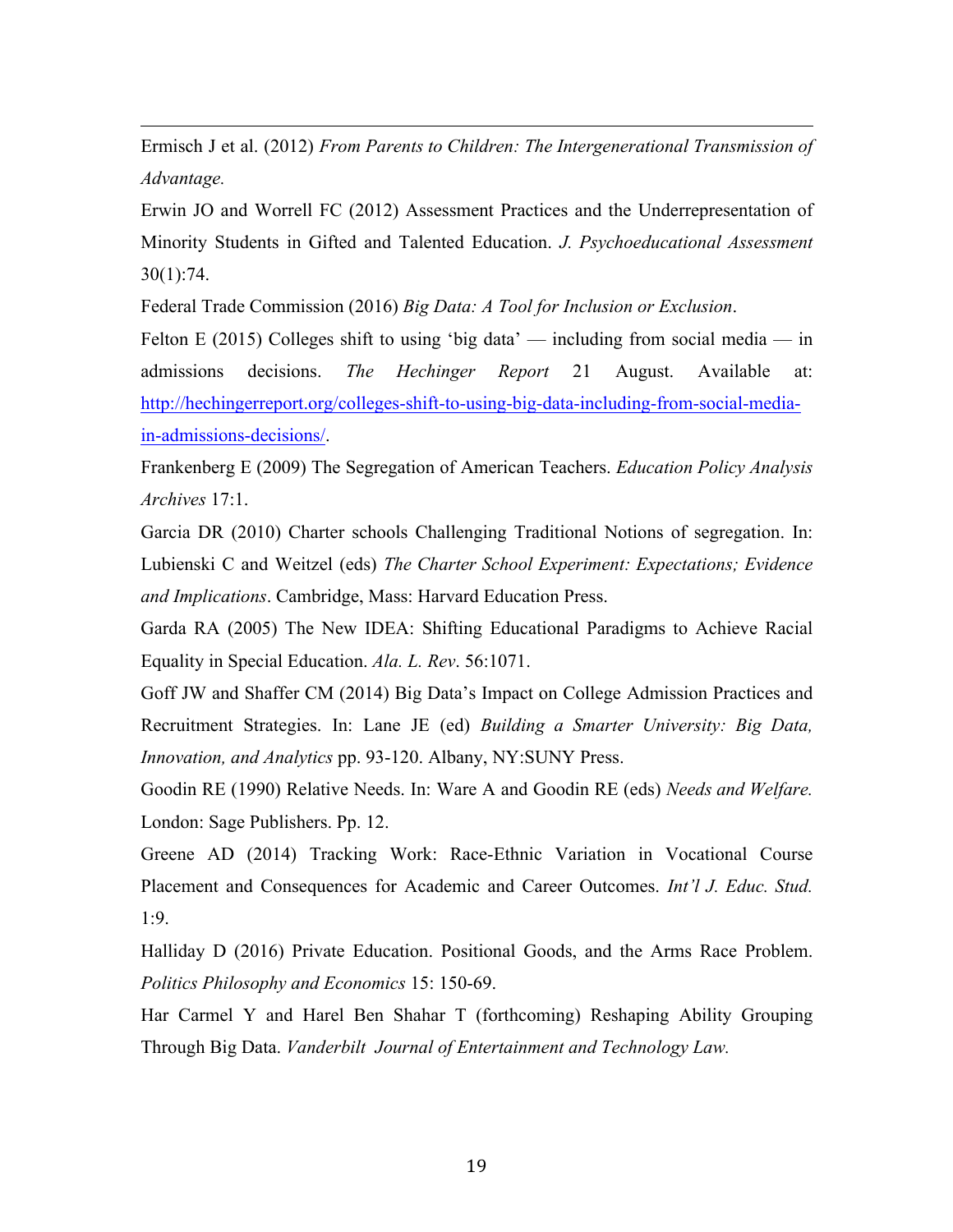Harel Ben Shahar T (2016) Equality in Education: Why We Must Go All the Way. Ethical Theory and Moral Practice 19: 83-100.

<u> 1989 - Andrea San Andrea San Andrea San Andrea San Andrea San Andrea San Andrea San Andrea San Andrea San An</u>

Harel Ben Shahar T (forthcoming) Positional Goods and the Size of Inequality. *Journal of Political Philosophy*.

Harel Ben Shahar T and Berger E (forthcoming) Religious Justification, Elitist Outcome: Are Religious Schools Being Used to Avoid Integration? *Journal of Education Policy*. Hirsch F (1977) *The Social Limits to Growth*. NY: Routledge.

James O (2013) Opt-Out Education: School Choice as Racial Subordination. *Iowa L.R.*

Janssen JJ (2000) Public School Finance, School Choice; and Equal Educational Opportunity in Texas: The Enduring Importance of Background Conditions. *Rev. Lit.* 10:1.

Knotek S (2003) Bias in Problem Solving and the Social Process of Student Study Teams: A Qualitative Investigation. *J. of Spec. Ed.* 37: 2.

Krpan D and Stankov S (2012) Educational Data Mining for Grouping Students in Elearning System. *Proc. of the 34th Int'l Conf. Info. Tech. Interfaces* 207.

Lerman J (2013) Big Data and Its Exclusions. *Stanford Law Review Online* 66:55.

Markowitz E (2013) Meet a Startup with a Big Data Approach to Hiring, *INC*. 19 September. Available at: http://www.inc.com/eric-markowitz/how-data-can-help-yourecruit-talented-engineers.html.

Meyer K (2014), Educational Justice and Talent Advancement. In: Meyer K (ed.) *Education, Justice, and the Human Good: Fairness and Equality in the Education System* ch. 8.

Minow M (2011) Confronting The Seduction of Choice: Law, Education and American Pluralism. *Yale L.J.* 120:814.

Oakes J (1985) *Keeping Track: How Schools Structure Inequality* New Haven: Yale University Press.

Oakes J (1995) Two Cities' Tracking and Within-School Segregation. *Tchr. C. Rec.* 96:681.